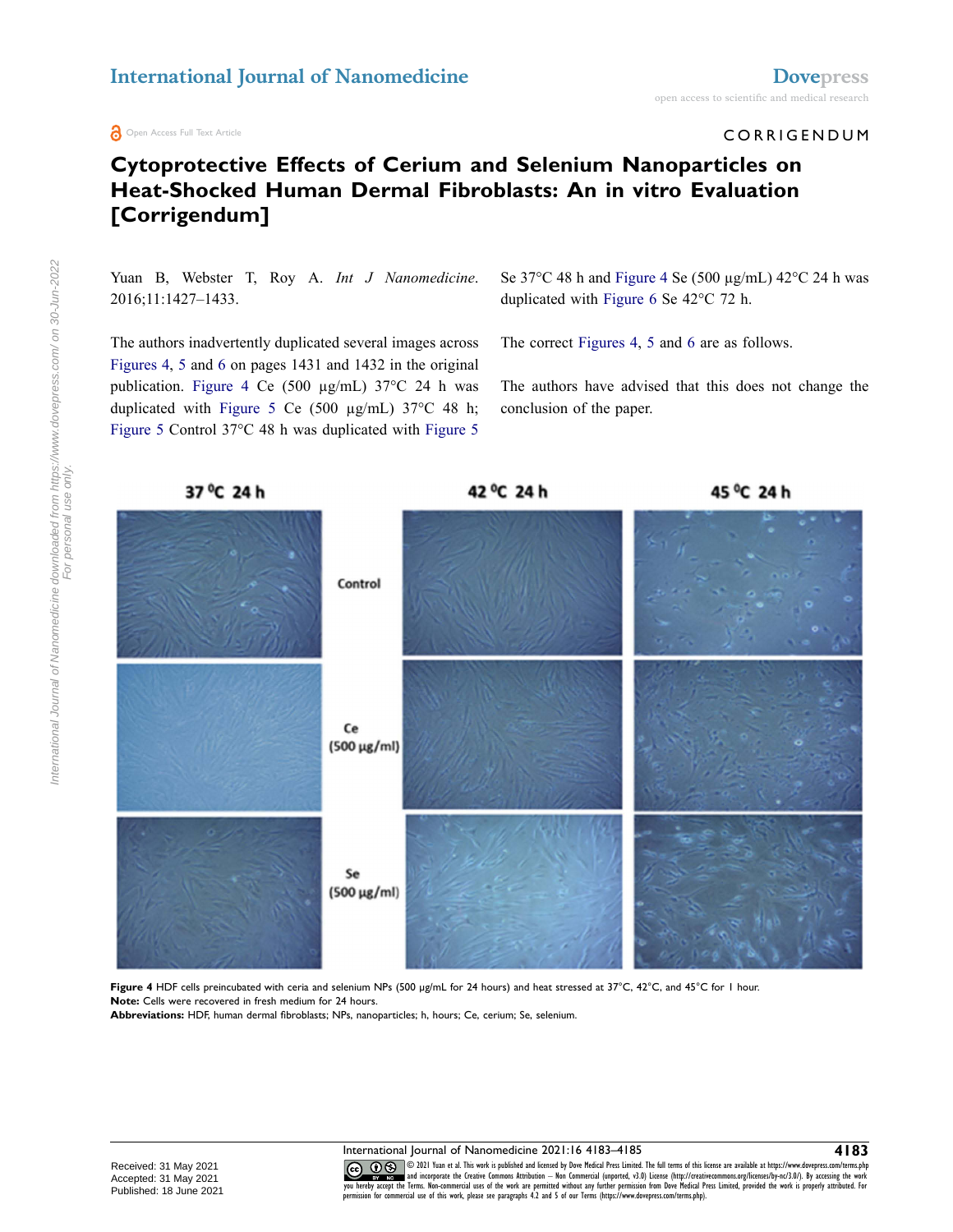<span id="page-1-0"></span>

Figure 5 Following preincubation with ceria and selenium NPs (500 µg/mL for 24 hours), cells were heat stressed at 37°C, 42°C, and 45°C for 1 hour. **Note:** Cells were recovered for 48 hours.

**Abbreviations:** NPs, nanoparticles; h, hours; Ce, cerium; Se, selenium.